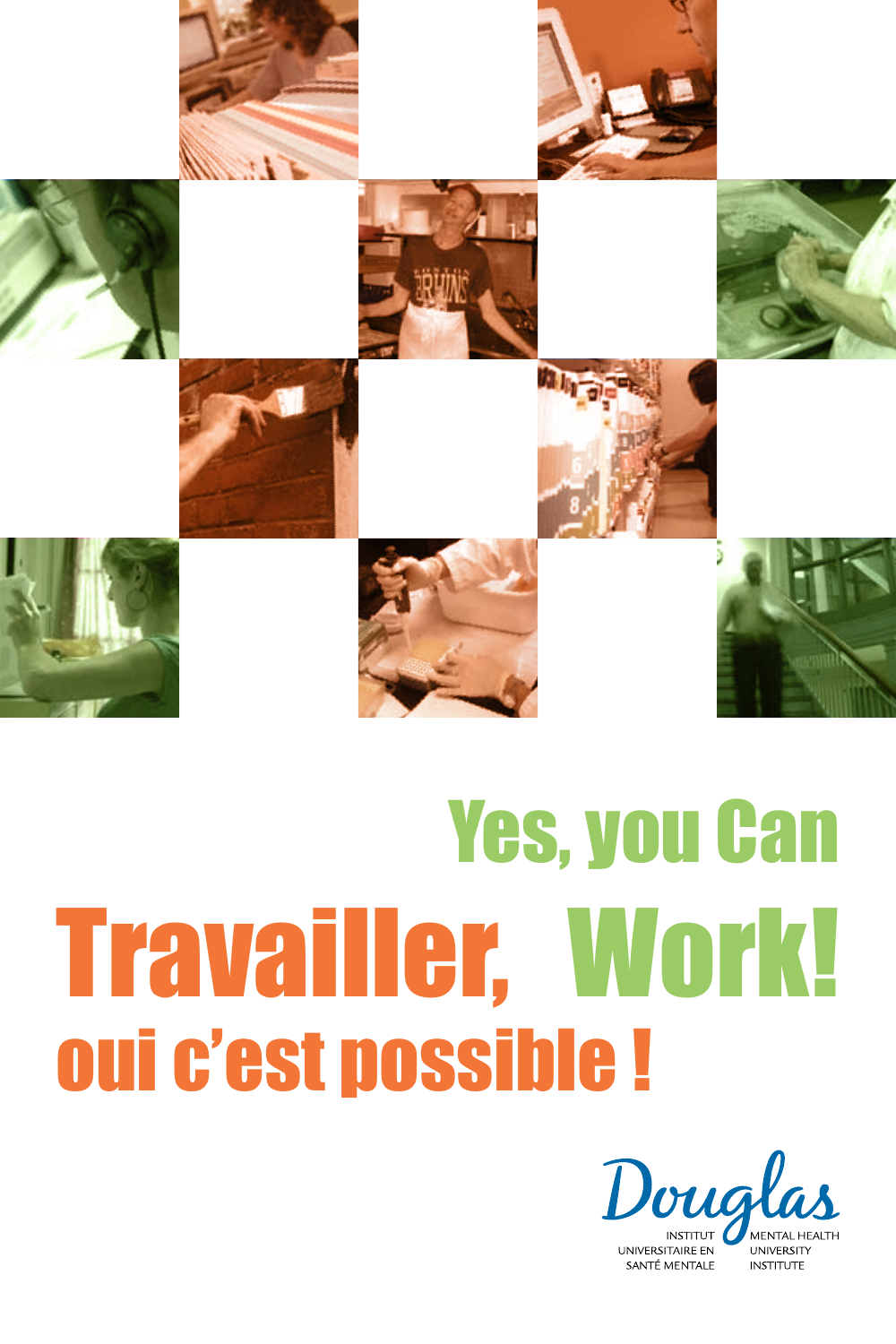#### Qu'est-ce que le programme IPS?

IPS (Individual Placement and Support) est un programme qui offre un suivi intensif individualisé à la recherche d'emploi, au maintien et au soutien à l'emploi sur le marché du travail régulier.

Le programme IPS sensibilise les employeurs à prévoir des accommodements de travail à temps partiel et à créer des environnements convenant à vos besoins. Il a également comme objectif de vous garantir le soutien requis tout au long de votre démarche et aussi longtemps que cela sera nécessaire.

#### À qui s'adresse le programme IPS?

Ce programme s'adresse aux adultes ayant un problème de santé mentale et qui désirent intégrer le marché du travail tout en bénéficiant d'un suivi intensif.

#### Que sont les objectifs du programme IPS?

- Augmenter vos chances de trouver un emploi rémunéré en considérant vos forces et vos préférences;
- Seconder votre démarche d'emploi;
- Démontrer et expliquer la réalité du marché du travail;
- Déterminer le nombre d'heures par semaine qu'il vous convient de travailler;
- Soutenir vos démarches et vous accompagner auprès de vos agents d'aide socio-économique ou de la Régie des rentes, si nécessaire.

#### Qui sont les agents IPS?

C'est une équipe dynamique de professionnels de la santé mentale ayant développé une expertise :

- **Comme conseillers en adaptation au travail;**
- dans la compréhension des lois touchant les programmes d'aide sociale et de la solidarité sociale;
- des normes du travail et des politiques s'y rattachant.

#### Comment vous inscrire et nous joindre?

Le programme invite vos intervenants en santé mentale à collaborer avec vous concernant votre désir de travailler. Alors, demandez-leur d'envoyer une référence au secrétariat du SPECTRUM au Centre Wellington, 4932, rue Wellington, Montréal, H4G 1X6, **514 768-2668, poste 328.**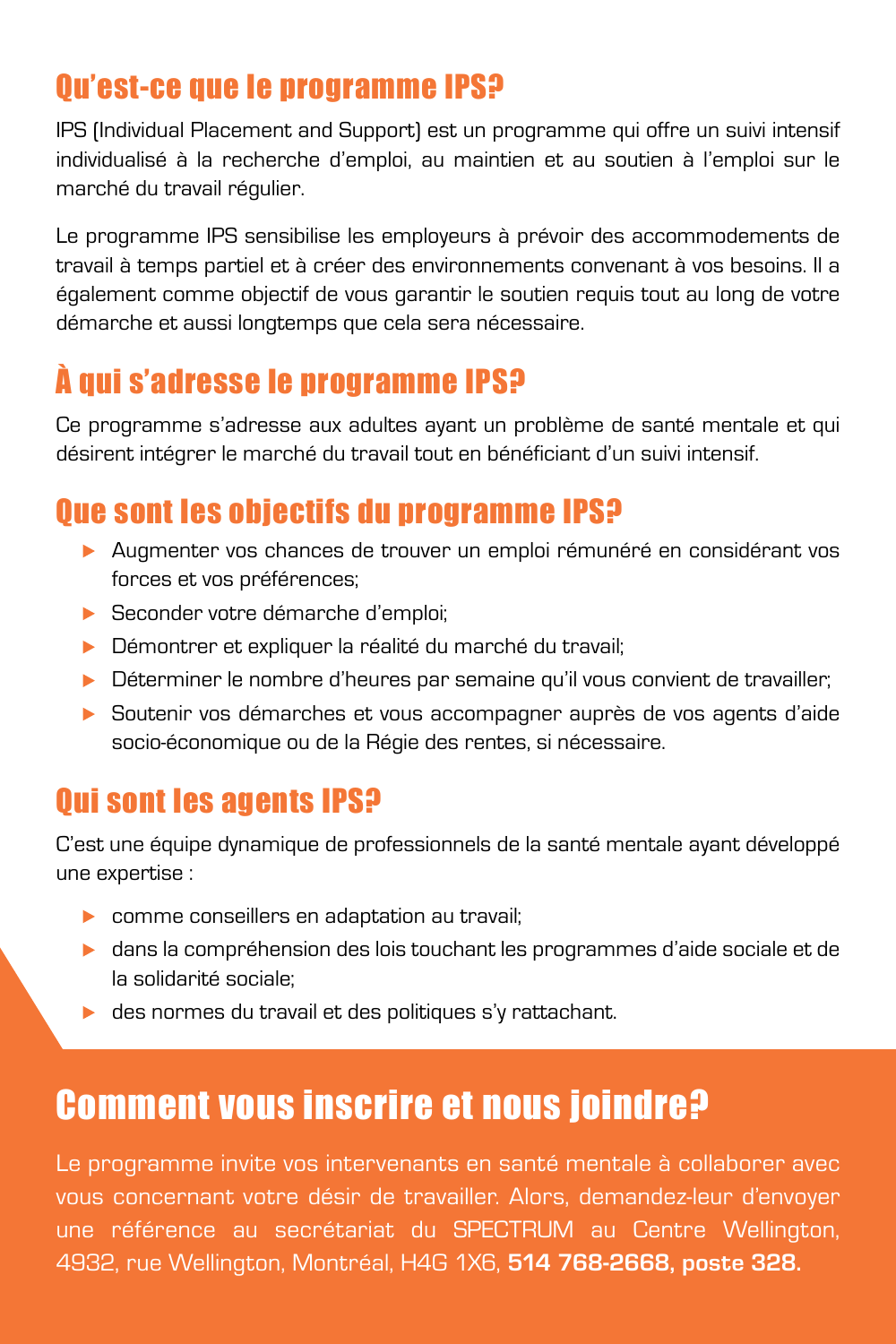#### What is the IPS program?

IPS (Individual Placement and Support) is a program offering intensive, individualized follow-up, designed to help people find and maintain employment in the competitive workforce, and to offer them ongoing support.

The IPS program encourages employers to offer part-time work schedules and to provide a work environment to meet your requirement. IPS also ensures that you receive the support you need throughout this process, for as long as you need it.

#### Who can ioin?

The program has been developed for adults living with a mental illness, who wish to integrate into the regular workforce, and who could benefit from intensive follow-up.

#### What are the IPS program objectives?

- **Increase your chances of finding paid work, based on your strengths** and preferences;
- Assist you in your job search;
- $\blacktriangleright$  Demonstrate and explain the realities of the job market;
- $\triangleright$  Determine the number of work hours per week that best suit your needs;
- $\triangleright$  Support you as you go through the process and accompany you during your meetings with social assistance benefits staff and/or Régie des rentes du Québec staff, if required.

#### Who are IPS agents?

They are a team of dynamic mental healthcare professionals who have developed an expertise:

- **as work adaptation counsellors;**
- $\blacktriangleright$  related to laws involving social assistance programs and social solidarity;
- **D** involving labour standards and related policies.

#### How can you register and meet with us?

This program invites your mental healthcare providers to work with you to achieve your goal of obtaining employment. Ask them to send a referral to the secretary at SPECTRUM, located at the Wellington Centre, 4932, Wellington Street, Montréal, H4G 1X6, **514-768-2668, extension 328.**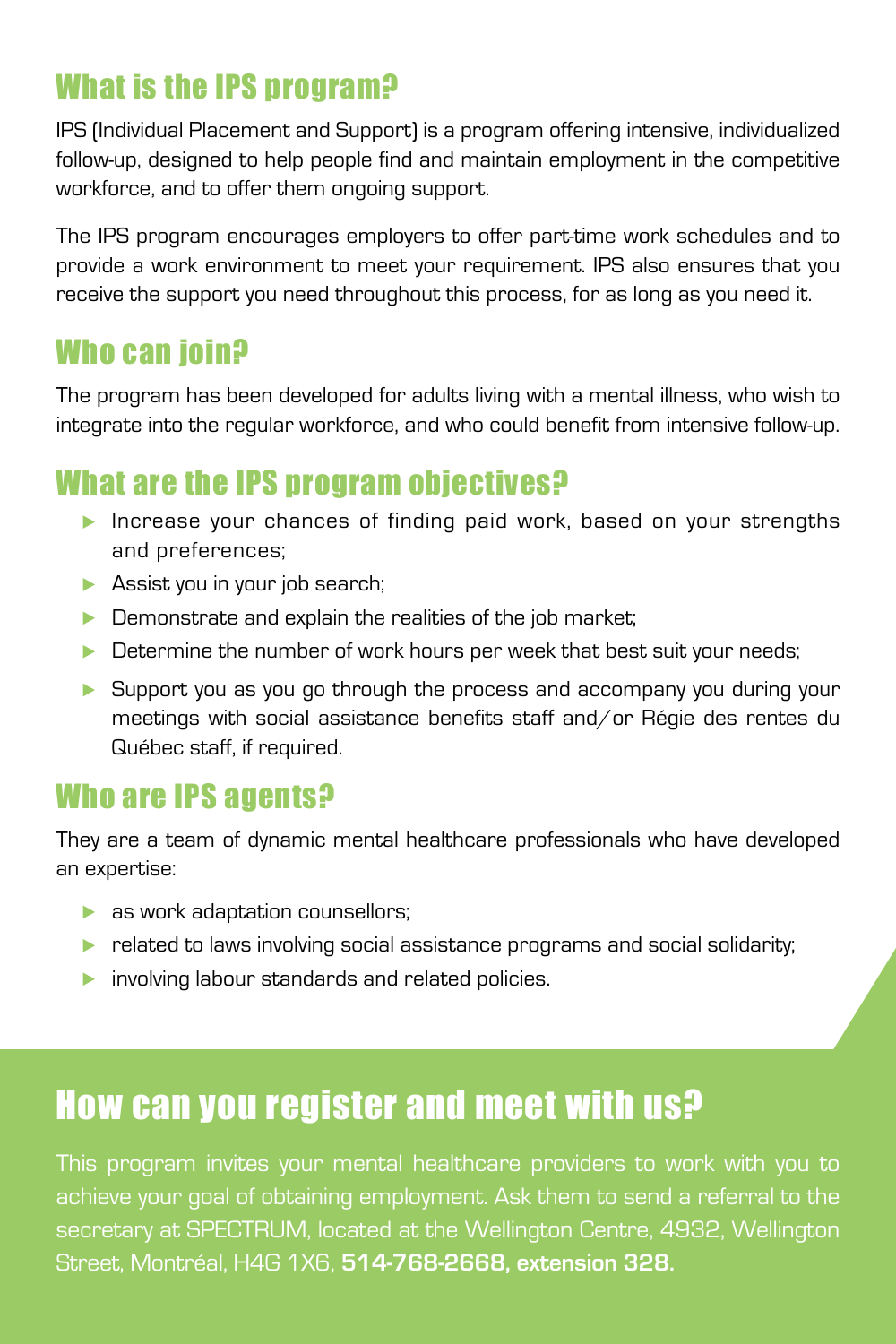**Voici les réponses aux questions posées le plus fréquemment concernant les réalités du retour au travail pour les personnes souffrant de troubles de santé mentale.**

#### 1. Je reçois un chèque d'aide sociale, pourquoi travailler? Ça va augmenter mon stress.

Nous savons maintenant que le travail est un élément du processus de rétablissement qui peut améliorer la santé mentale d'un individu, même si le fait de faire ce choix peut être « stressant ». Le travail vous permettra d'acquérir de l'expérience, de briser l'isolement, d'améliorer votre qualité de vie, votre estime de vous-même et d'accéder à un statut de travailleur.

### 2. Combien d'heures puis-je travailler?

Il n'y a pas de temps requis. C'est vous qui décidez du nombre d'heures qui vous convient le mieux.

#### 3. Quels types d'emplois puis-je obtenir?

Chaque personne est différente. Vous devez prendre en considération vos intérêts et vos préférences pour aller vers ce qui vous convient le mieux. Il y a plusieurs options qui s'offrent à vous et nous vous aiderons à les découvrir.

#### 4. Est-ce que je peux garder mes revenus de travail si je reçois de l'aide financière?

**OUI.** Quand vous recevez des prestations d'aide sociale, vous avez le droit de recevoir un revenu de travail. Cela signifie que vous avez le droit de travailler jusqu'à l'obtention d'un certain montant sans que vos prestations soient affectées.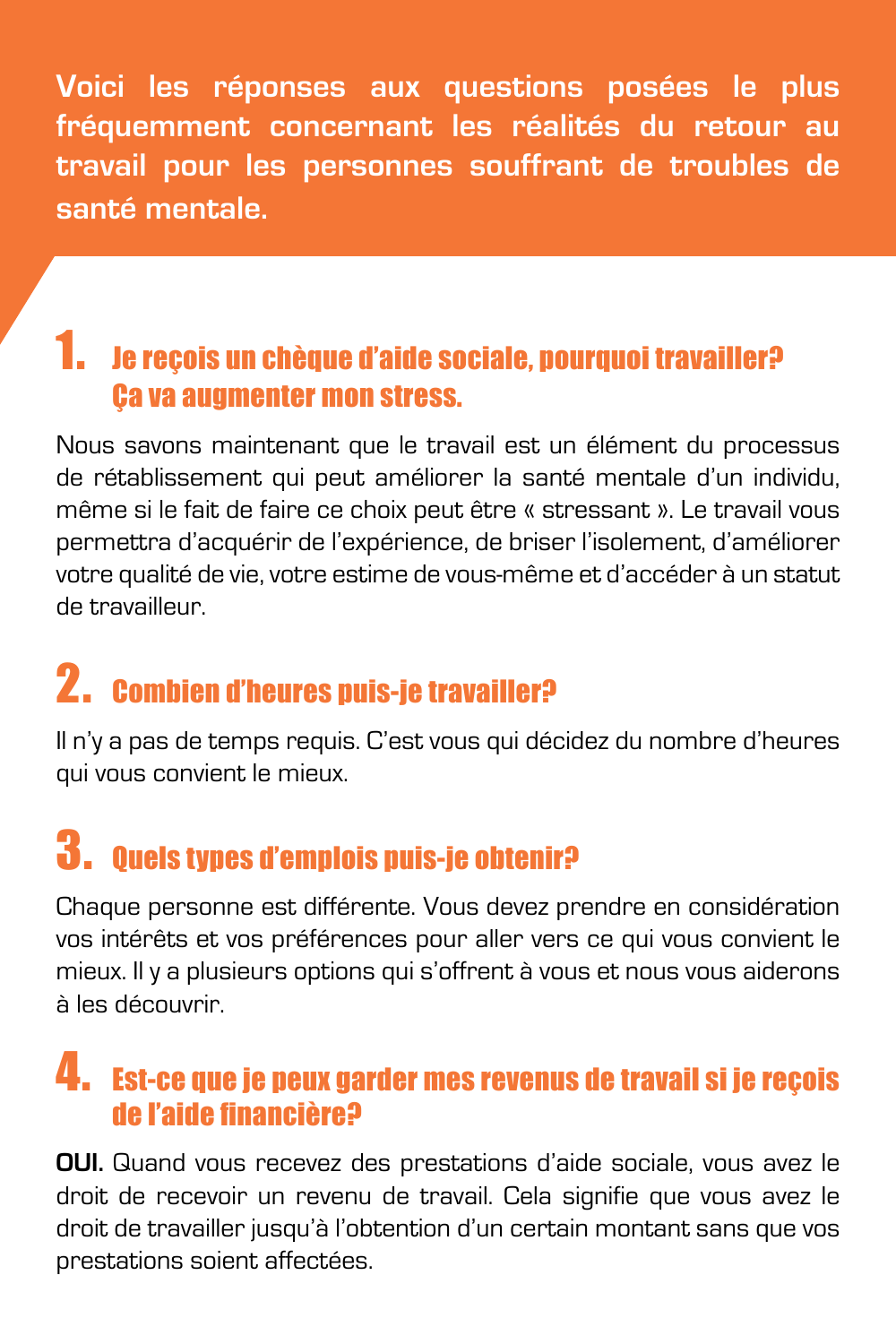#### 5. Si je travaille, est-ce que je perds tous mes bénéfices d'aide financière?

**NON.** Tant que vous recevez au moins 1 \$ de prestation d'aide sociale, vous conservez votre carnet de réclamations (qui vous permet d'obtenir certains médicaments et services de santé) avec les mêmes privilèges que vous aviez avant de commencer à travailler.

Si votre salaire est plus élevé que le montant de vos prestations, y compris le montant de revenus de travail permis, vous ne recevrez plus de prestations d'aide sociale. Vous conserverez cependant votre carnet de réclamations pour une durée de 48 mois si votre revenu de travail ne dépasse pas 1 500 \$ brut par mois (pour trois mois consécutifs). Au-delà de 48 mois, l'assurance médicaments obligatoire du Québec vous protège.

**Informez-vous auprès de votre agent d'aide socio-économique, car tous les dossiers sont uniques.** 

#### 6. Qu'arrive t-il si je travaille et que je gagne un revenu plus élevé que mon montant de travail permis?

La somme excédant le revenu de travail permis sera déduite de vos prestations d'aide sociale. Si vous dépassez le montant de votre prestation, vous conservez la totalité de votre revenu de travail!

#### 7. Puis-je travailler si je reçois des rentes d'invalidité?

**OUI.** Vous pouvez profiter de la joie de travailler tout en vous assurant que vos revenus de travail ne dépassent pas le montant de votre rente mensuelle. Une moyenne est calculée sur trois mois de travail. Il est important d'informer le bureau qui vous verse vos rentes d'invalidité lorsque vous commencez à travailler parce que le dossier de chaque personne est différent.

Votre agent IPS peut vous aider dans cette démarche. Régie des rentes du Québec : **514 873-2433**  Canadian Pension Plan : **1-800-311-3820**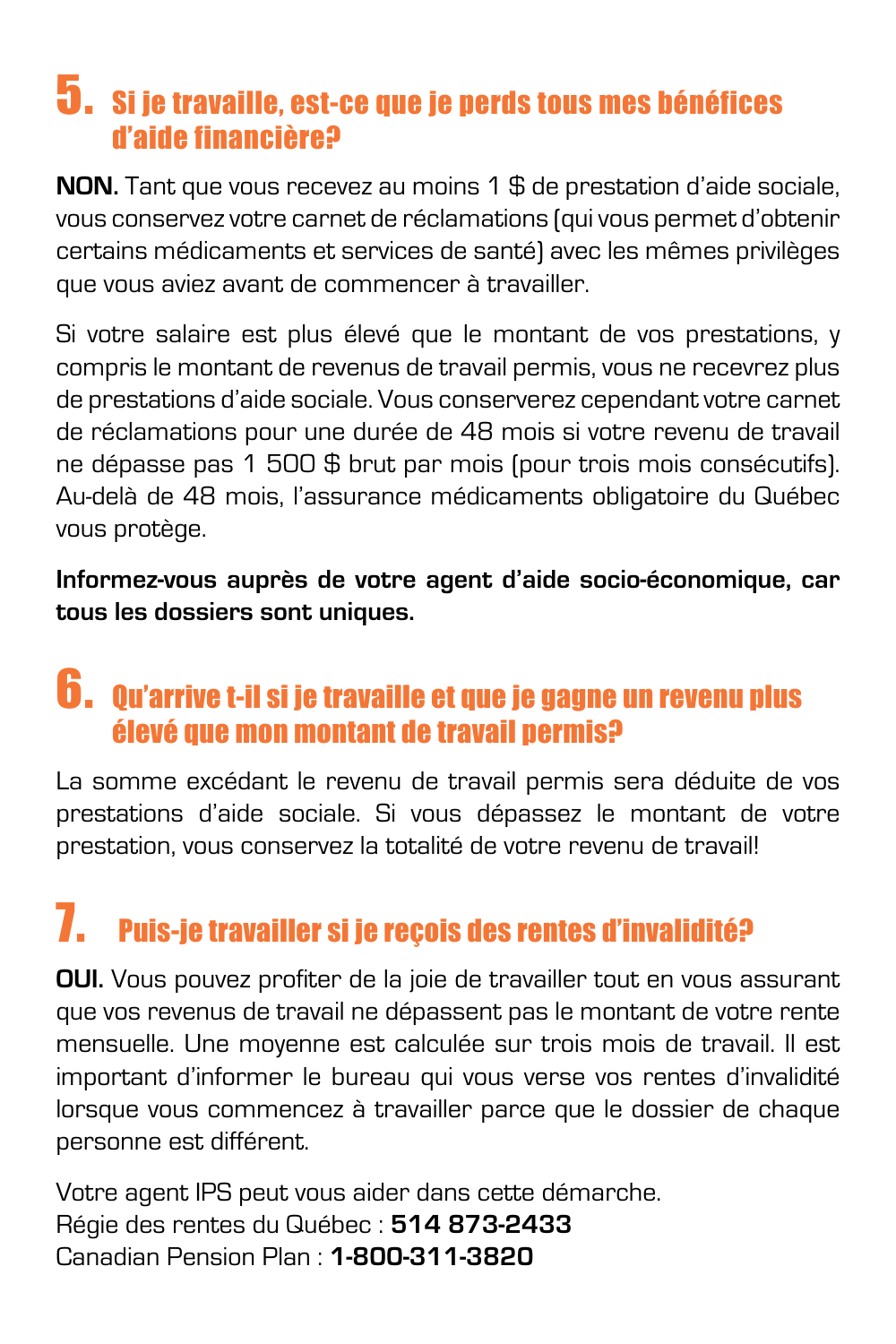**Here are the most frequently asked questions about returning to work by people living with a mental illness:**

#### **1.** If I'm receiving social assistance benefits, why should I work? It will only increase my level of stress.

We now know that working is a key part of the recovery process. It can help to improve a person's mental health, despite the fact that making the choice to work can be stressful. Work can provide you with valuable experiences, end isolation, increase your quality of life, promote selfesteem, and allow you to gain status as an employee.

#### 2. How many hours may I work?

There is no set number of hours. You decide what is right for you.

#### 3. What kind of job can I get?

Everyone is different. It is important to consider your interests and strengths, to help you choose a job that best suits you. There are many options for you and we will help you discover them.

#### **4.** Can I keep the money I earn from my job if I receive financial aid?

**YES.** When you receive social assistance benefits, you are also allowed, by law, to earn employment income. Therefore, you can earn up to a certain amount, without affecting your social assistance benefits.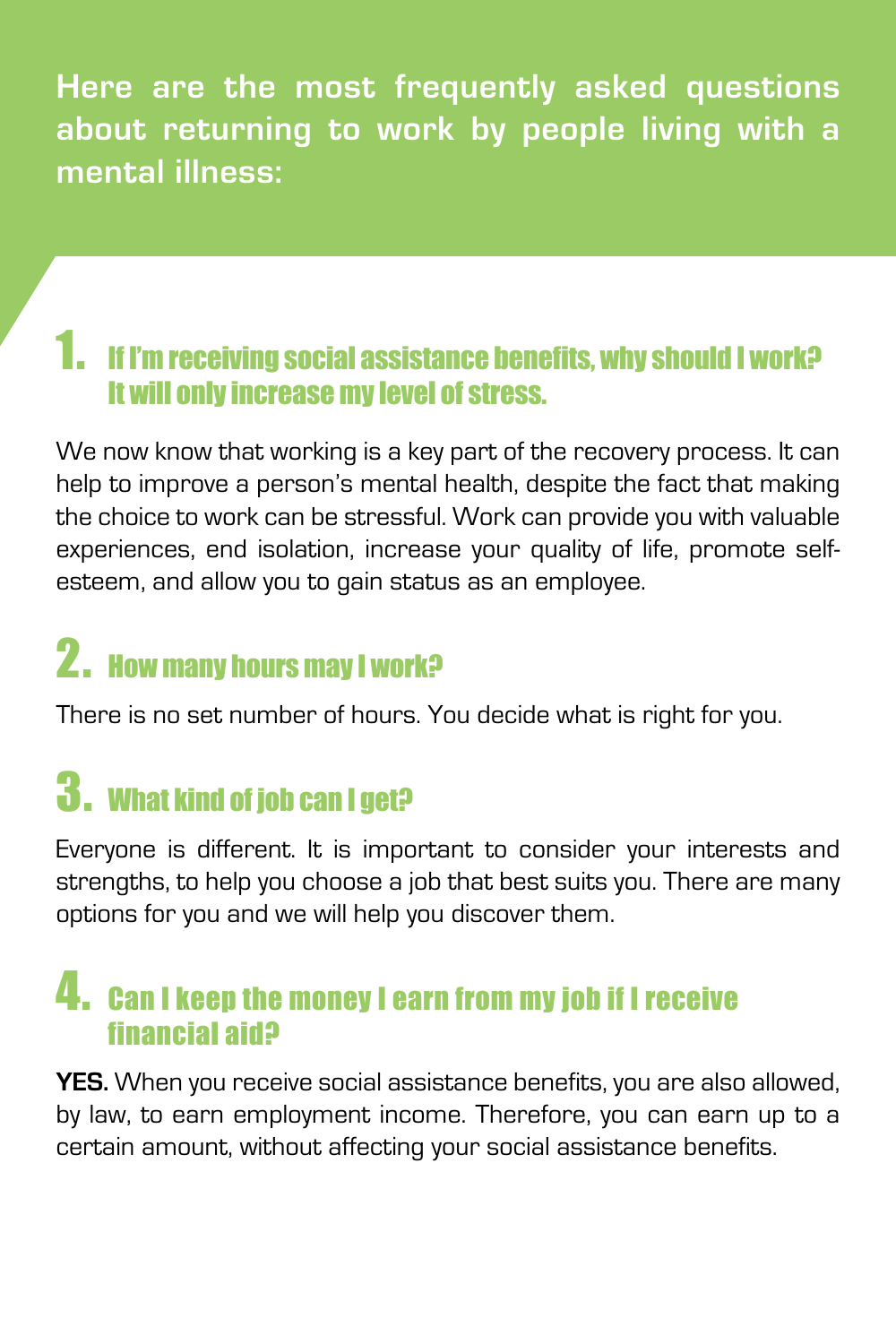### ${\bf 5}.$  If I work, do I lose all my financial aid benefits?

**NO.** As long as you receive at least \$1 of social assistance benefits, you may keep your claim booklet (which gives you access to certain medications and health benefits) and keep the same privileges you had before starting work.

If your salary is higher than the amount you receive in benefits (including the amount of allowed income from work), you will stop receiving social assistance benefits. However, you can keep your claim booklet for a period of 48 months if you don't earn more than \$1 500 gross per month (for three consecutive months). After the 48 month period, the Quebec drug insurance plan will cover you automatically.

#### **Ask your social assistance benefits agent, for information, about your claim booklet, since every person's situation is unique.**

#### $\boldsymbol{6}$ . What happens if I work, and my monthly income is higher than that allowed, by law, for people receiving social assistance?

The amount that exceeds your allowed income will be deducted from your social assistance income. If you earn more than the amount you are scheduled to receive in social assistance income, you are entitled to keep that extra income.

#### **7.** Can I work if I am receiving disability benefits?

**YES.** You can enjoy working and earning the same amount of money from your disability pension per month, without affecting your benefits. Your income will be assessed over a three-month period to establish your average income. It is important to notify the office that sends your disability pension as soon as you begin to work, since each person's situation and file is different.

Your IPS agent can assist you with this process. Régie des rentes du Québec staff: **514-873-2433** Canadian Pension Plan: **1-800-311-3820**